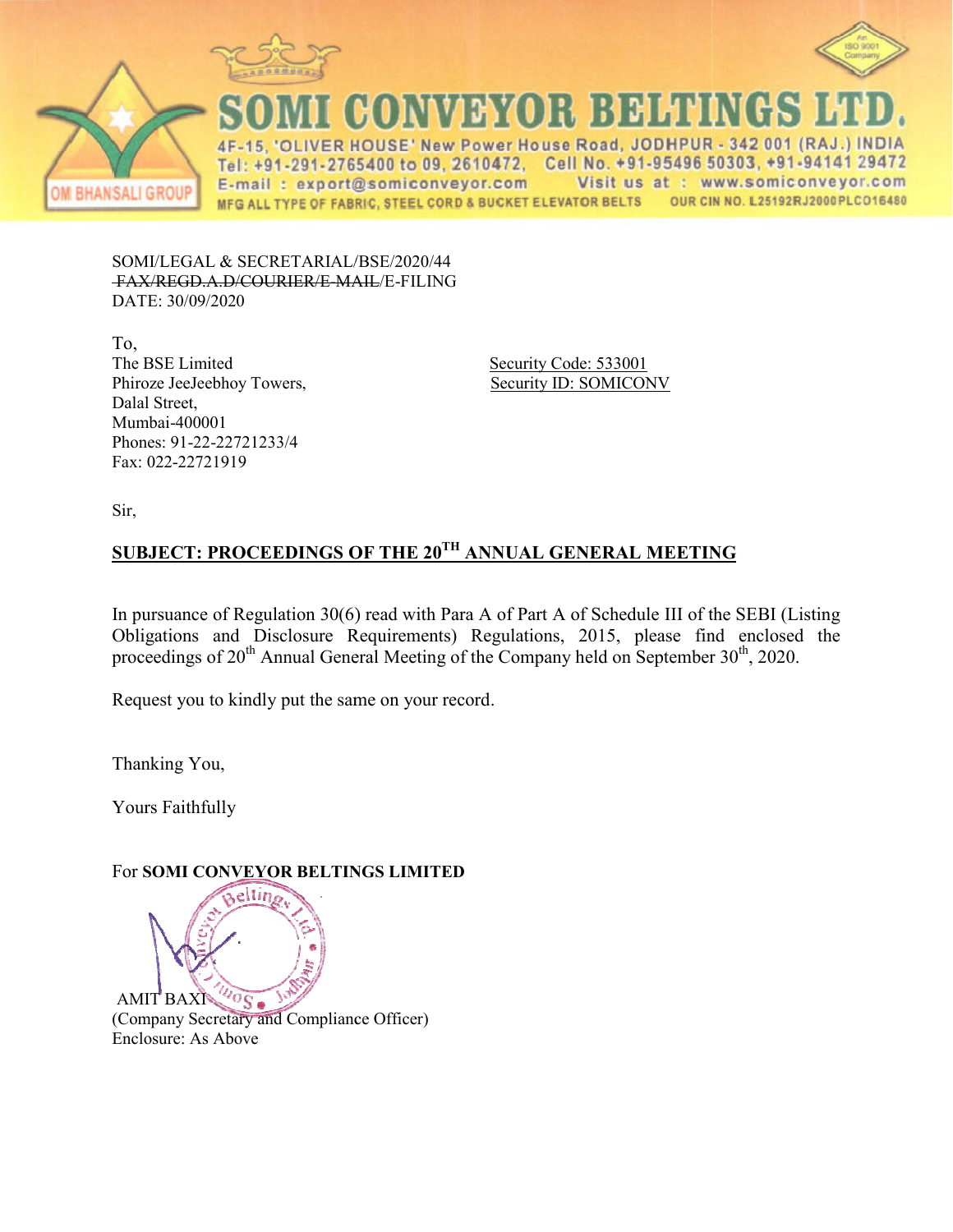



New Power House Road +91-291-2765400 to 09, 2610472. Cell No. +91-95496 50303, +91-94141 29472 E-mail: export@somiconveyor.com www.somiconveyor.com Visit us at. OUR CIN NO. L25192RJ2000PLCO16480 MFG ALL TYPE OF FABRIC, STEEL CORD & BUCKET ELEVATOR BELTS

R BEHEN

### **Glimpse:**

**Proceedings of the 20<sup>th</sup> Annual General Meeting of Somi Conveyor Beltings Limited, held on Wednesday, 30th day of September, 2020 at 4F-15, "Oliver House", New Power House Road, Jodhpur, Rajasthan at 11:30 A.M to transact the Following Business :-** 

NY VERY (O)

#### **1. Date, Time and Venue of the Meeting:**

The  $20<sup>th</sup>$  Annual General Meeting of the Company was held on September  $30<sup>th</sup>$ , 2020 and the meeting commenced at 11:30 A.M at 4F-15, "Oliver House", New Power House Road, Jodhpur, Rajasthan and concluded at 12:30 Noon on the same day.

#### **2. Brief Details of items deliberated and results thereof:**

- Mr. Om Prakash Bhansali, Managing Director of the Company was elected as the Chairman of the Meeting.
- As requisite Quorum was present, the Chairman commenced the meeting.
- The Chairman then delivered the speech.
- The meeting was informed that the Company has provided facility of e-voting through CDSL to the shareholders from  $27<sup>th</sup>$  September, 2020 (9.00 a.m.) to  $29<sup>th</sup>$  September, 2020 (5.00 p.m.). Members who were present at the meeting and had not casted their votes electronically were provided an opportunity to cast their votes by way of poll.
- The Chairman also informed that Mrs. Ira Baxi (CP No.: 4712), Practicing Company Secretary was appointed as the scrutinizer for the purpose of scrutinizing e-voting and Mr. Avijit Vasu (CP No.: 14198), Practicing Company Secretary was appointed as the scrutinizer for the purpose of scrutinizing polls. Thereafter, for the purpose of polling he locked the polling box in front of Members and kept the keys safely with him.
- Clarifications were provided to the queries raised by the members at the meeting.
- The following items of the business as set out in the notice were put for the shareholders approval:

| <b>Ordinary Business</b> | Item No. 1 | Receiving, Considering and Adopting the Audited<br>Financial Statement of the Company for the Financial year<br>ended March 31 <sup>st</sup> , 2020 including Balance Sheet as at<br>March 31 <sup>st</sup> , 2020, the statement of Profit and Loss and the<br>Cash Flow Statement for the year ended on that date and<br>the reports of the Board of Directors and the Auditors<br>thereon. |
|--------------------------|------------|-----------------------------------------------------------------------------------------------------------------------------------------------------------------------------------------------------------------------------------------------------------------------------------------------------------------------------------------------------------------------------------------------|
| <b>Special Business</b>  | Item No. 2 | Approval for Re-appointment of Mr. Mahendra Rakhecha<br>as an Independent Director for Second Term of 5 Years.                                                                                                                                                                                                                                                                                |